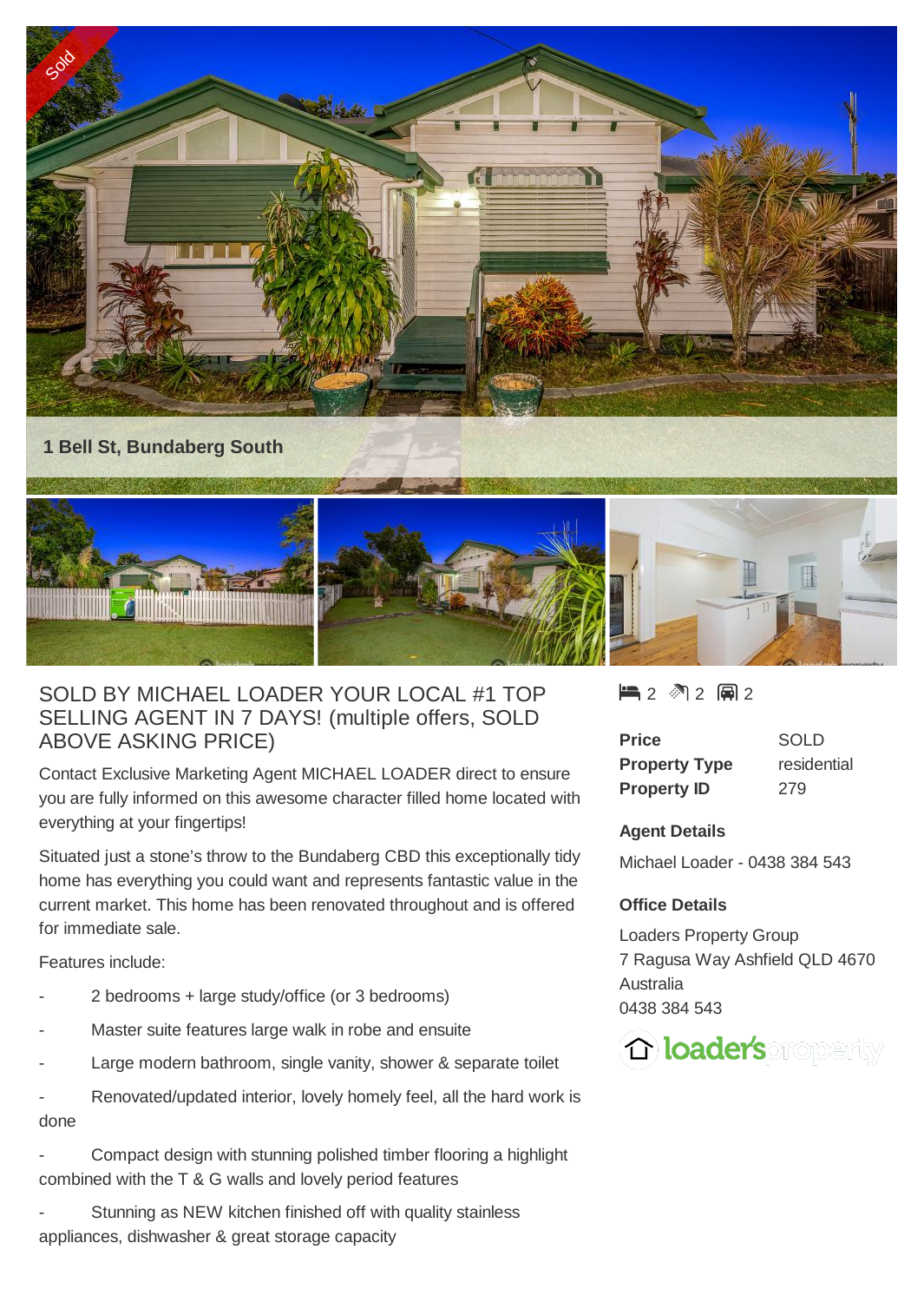Character filled, cute as a button, high ceilings, very neat order, some external cosmetic tidy ups could be done if required

Large outdoor area at the rear  $+$  lawn locker, little mowing required

Awesome opportunity to secure a property to move straight in, as the home is ""vacant"" and awaiting new owners now!

NO immediate \$\$\$ WORK NEEDED, just unpack & enjoy

Large lock up garage which will fit 2 cars end to end attached to the side of the home

Easy care allotment, top area surrounded by lovely home owners of many years

Offer traditional charm inside & out, landscaped gardens, little mowing required

FullA/C to the home, presented well, ideally suit first home buyer or investor

Investors you can expect a return of \$360-\$380 per week, great set and forget investment home with solid returns on offer

WOULD MAKE A GREAT NO FUSS INVESTMENT, GREY NOMAD BASE OR FAMILY HOME!

A great Air BNB option with the central nature of the home to all amenities (huge returns)

Great area serviced by public transport, only 2 mins to CBD or a 12 mins to the Beaches

A short stroll to the local shops, schooling, sporting fields and CBD, you can throw away the car keys here as everything is at your fingertips

- GREY NOMADS, DON'T MISS THIS ONE, IDEAL TRAVEL BASE & IDEALLY LOCATED, FIRST HOME OWNERS ALSO THIS WILL APPEAL TO YOU!!!

PRICED TO SELL TO FIRST WHO VIEWS, BE VERY QUICK!

\*\*\* Buyers please note this property was affected in the 2013 floods (1 in 120 year event) and is priced accordingly \*\*\*

IF YOU HAVE BEEN SEARCHING FOR NEAT AND TIDY HOME OR INVESTMENT WITH MINIMAL \$\$\$ REQUIRED, THIS IS IT. THE VENDORS ARE SERIOUS ABOUT A SALE AND HAVE PRICED THIS HOME ON THE MONEY FOR AN IMMEDIATE SALE!

\*\*\*FOR FURTHER INFORMATION, OPEN TIMES & ADDITIONAL PHOTOS VISIT www.loaderspropety.com.au\*\*\*

CONTACT EXCLUSIVE MARKETING AGENT MICHAEL LOADER TODAY TO ARRANGE YOUR INSPECTION OR TO SUBMIT YOUR OFFER!

\*Disclaimer: In preparing this document we have used our best endeavours to ensure that the information contained in this document is true and accurate, but accept no responsibility in respect to any errors, omissions, inaccuracies, or misstatements contained in this document. Prospective Purchasers should make their own enquiries to verify the information